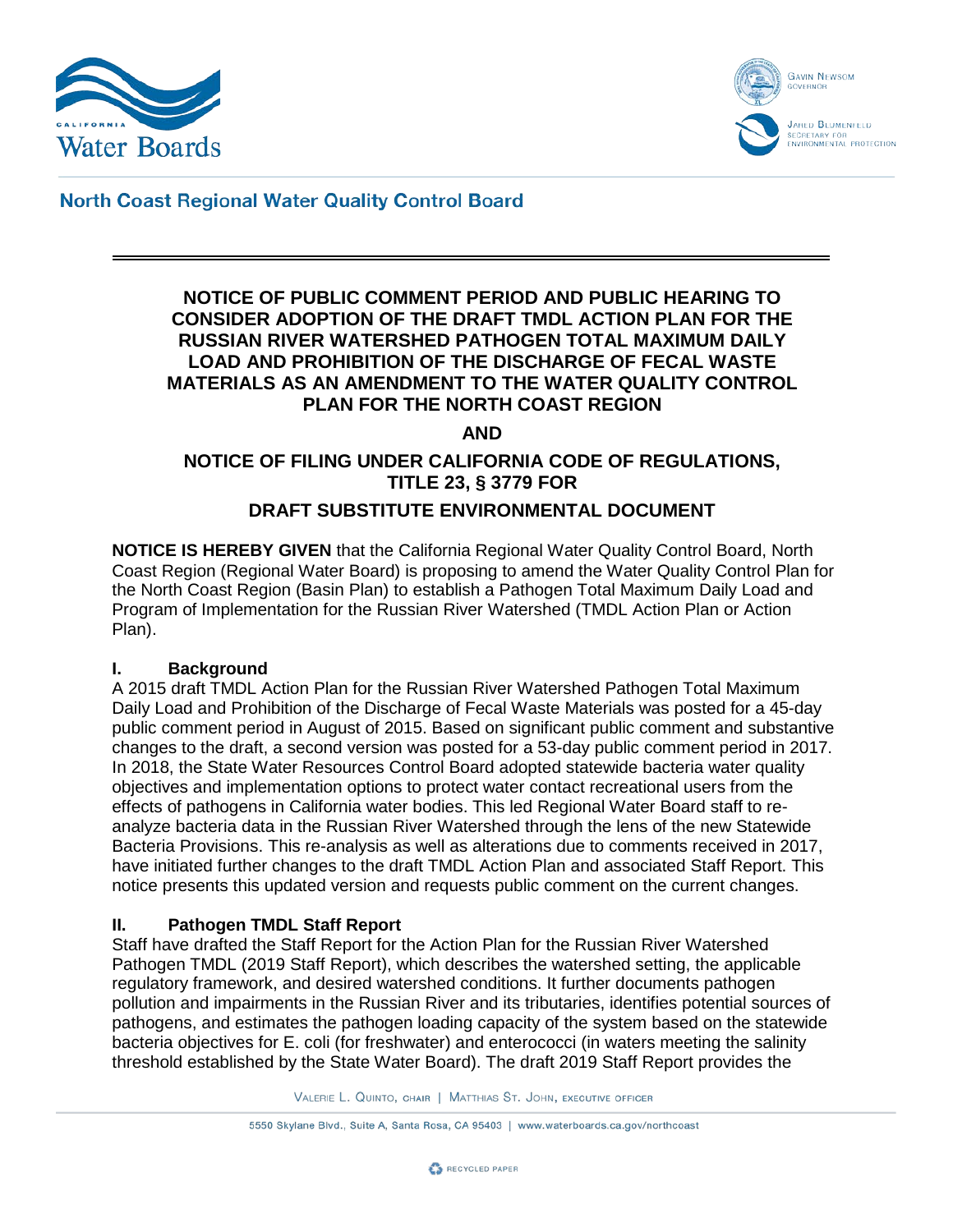scientific basis and technical conclusions of the TMDL Action Plan and includes a concentration-based TMDL for the fecal indicator bacteria. The draft 2019 Staff Report also describes a Program of Implementation and a monitoring and adaptive management framework to attain bacterial water quality standards in the Russian River watershed. The Program of Implementation is a combination of regulatory and non-regulatory implementation actions designed to achieve the TMDL and meet the bacterial water quality standards in the Russian River Watershed.

### **III. TMDL Action Plan**

The TMDL Action Plan, once finalized and adopted, will be incorporated into the Basin Plan as an amendment. The draft TMDL Action Plan contains the technical components of the Pathogen TMDL and the draft Program of Implementation. The Program of Implementation includes a proposed Advanced Protection Management Program (APMP) boundary, within which Onsite Waste Treatment System (OWTS) owners will have certain responsibilities to confirm and maintain the proper functioning of OWTS. The draft TMDL Action Plan also includes a prohibition of the discharge of fecal waste materials that cause or contribute to an exceedance of bacteria water quality objectives except as authorized by waste discharge requirements or action of the Regional Water Board or State Water Board.

## **IV. CEQA**

The adoption of an amendment to the Basin Plan is subject to the requirements of the California Environmental Quality Act (CEQA). (Pub. Resources Code, § 21159.) Pursuant to Public Resources Code section 21080.5, the Resources Agency has approved the Regional Water Boards' basin planning process as a "certified regulatory program" that adequately satisfies the CEQA (Pub. Resources Code, § 21000 et seq.) requirements for preparing environmental documents. (Cal. Code Regs., tit. 14, § 15251, subd. (g); Cal. Code Regs., tit. 23, § 3782.)

This is to advise that the Regional Water Board is proposing to amend the Basin Plan and is exempt under Section 21080.5 of the Public Resource Code from the requirement to prepare an environmental impact report under CEQA (Public Resource Code section 21000 et seq.). CEQA implementation regulations for Certified Regulatory Programs require the development of Substitute Environmental Documentation (SED) analyzing the potential environmental impacts of the Basin Plan Amendment. The draft 2019 Staff Report includes the draft SED and was prepared pursuant to statutes and regulations governing the Regional Water Board's regulatory programs.

## **V. Proposed Amendment to Section 4 (Implementation Plans) of the Basin Plan**

The Regional Water Board is proposing to amend the Water Quality Control Plan for the North Coast Region (Basin Plan) by making editorial changes to the "Policy on the Control of Water Quality with Respect to On-Site Waste Treatment and Disposal Practices" in Section 4 of the Basin Plan. This proposed amendment is being considered to align the Basin Plan with a concurrent Region Water Board action to establish a Program of Implementation for the Russian River Watershed (TMDL Action Plan) that is currently available for public review. This proposed amendment was noticed for public comment on August 24, 2017.

#### **VI. Availability of Documents**

The draft Action Plan and draft 2019 Staff Report, including the draft SED, are available for public review and comment and can be downloaded from the Regional Water Board's website at: [http://www.waterboards.ca.gov/northcoast/water\\_issues/programs/tmdls/russian\\_river](http://www.waterboards.ca.gov/northcoast/water_issues/programs/tmdls/russian_river)

These documents can also be viewed by contacting or visiting the Regional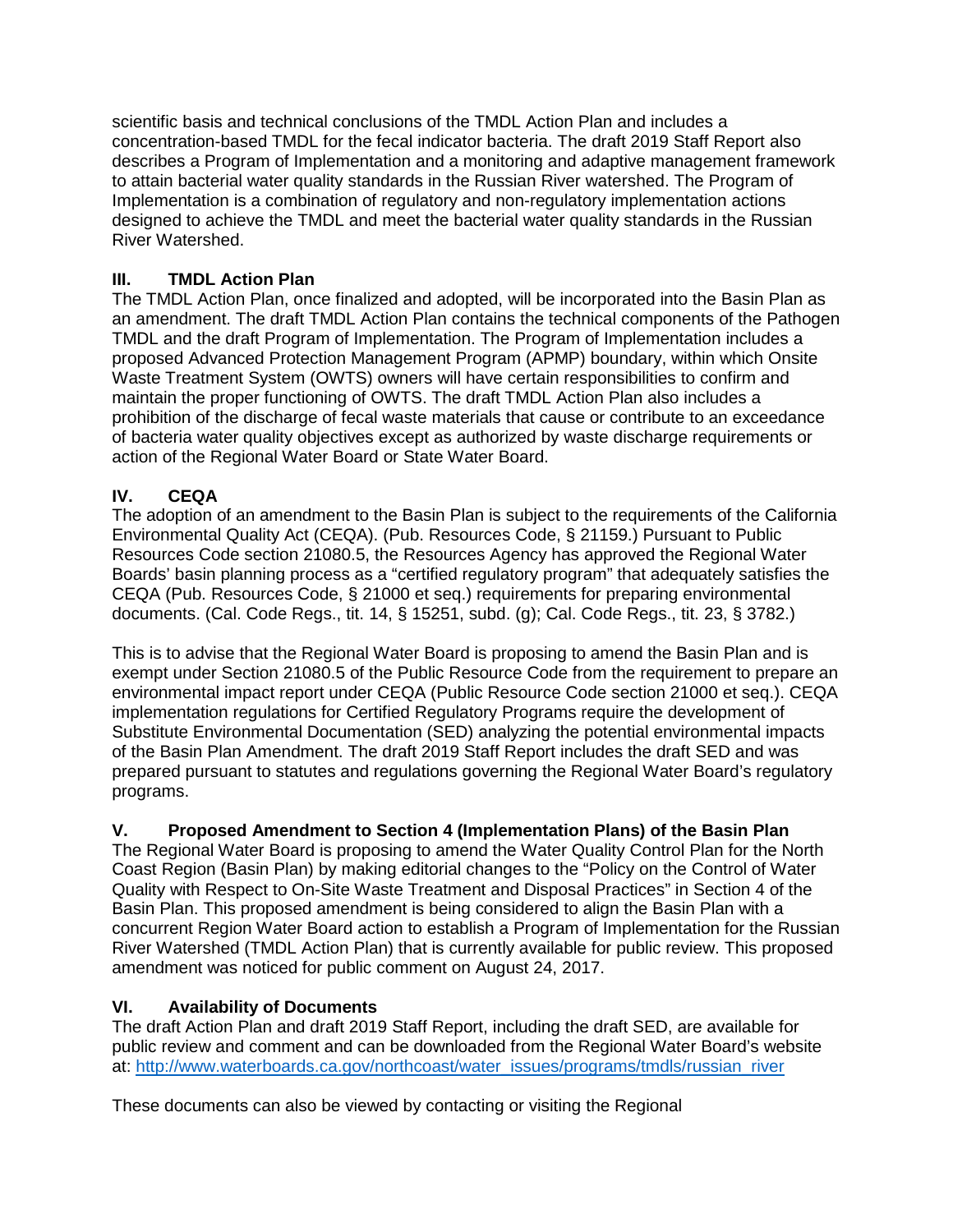Water Board's office at 5550 Skylane Blvd., Suite A, Santa Rosa, California 95403 weekdays between 8:00 a.m. and 5:00 p.m. or calling 707-576-2220.

### **VII. Public Comments**

Persons wishing to comment on the draft TMDL Action Plan and draft 2019 Staff Report, including the draft SED, are invited to submit comments in writing. Comments are being considered on the draft TMDL Action Plan and to the changes to the draft 2019 Staff Report (this includes all tables and figures and the text changes as shown in the strike out underline version) from the 2017 version. All written comments must be received by the Regional Water Board no later than 5:00 p.m. on Monday, June 24, 2019. The Regional Water Board will not accept or respond to untimely written comments.

Please transmit comments electronically to the attention of Alydda Mangelsdorf at the Regional Water Board at [NorthCoast@waterboards.ca.gov.](mailto:NorthCoast@waterboards.ca.gov) Comments can also be faxed to 707-523- 0135 or mailed to the California Regional Water Quality Control Board - North Coast Region, ATTN: Alydda Mangelsdorf, 5550 Skylane Blvd., Suite A, Santa Rosa, California 95403. Persons wishing to present oral comments are invited to attend the hearing and present oral comments. A Response to Comments document will be released prior to an adoption hearing, which responds to all substantive comments received since 2015.

### **VIII. Hearing Date and Location**

The Regional Water Board will hold a public hearing to consider adoption of the proposed TMDL Action Plan and approval of the SED at its regular public meeting scheduled:

#### **Date and Time: August 14-15, 2019, 8:30 A.M. Location: Regional Water Board Office, 5550 Skylane Blvd., Suite A, Santa Rosa**

The hearing will be conducted in accordance with California Code of Regulations, title 23, section 649.3. Time limits may be imposed on oral testimony at the public hearing; groups are encouraged to designate a spokesperson. The August 2019 meeting is scheduled as a two-day meeting and this item may be scheduled on either day. The full agenda will be available 10 days before the meeting. Please check the agenda at that time for the specific day this item will be considered.

Written comments submitted prior to the close of the comment period will be considered by the Regional Water Board as part of their decision-making process. **Comments submitted as part of the public review for the 2015 and 2017 draft documents will also be considered and do not need to be resubmitted.** A Response to Comments document will be released prior to an adoption hearing, which responds to all substantive comments received since 2015.

## **IX. PUBLIC HEARING ACCESSIBILITY**

A map and directions to the hearing are available online at:

[http://www.waterboards.ca.gov/northcoast/about\\_us/contact\\_us.shtml](http://www.waterboards.ca.gov/northcoast/about_us/contact_us.shtml)

Anyone requiring reasonable accommodation to participate in the hearing should contact Patti Corsie, Executive Assistant, at (707) 576-2307, at least five days prior to the scheduled Board Meeting. The hearing location is accessible to persons with disabilities. TTY users may contact the California Relay Service at 1-800-735-2929 or voice line at 1-800-735-2922.

## **X. Regional Water Board Staff Contact**